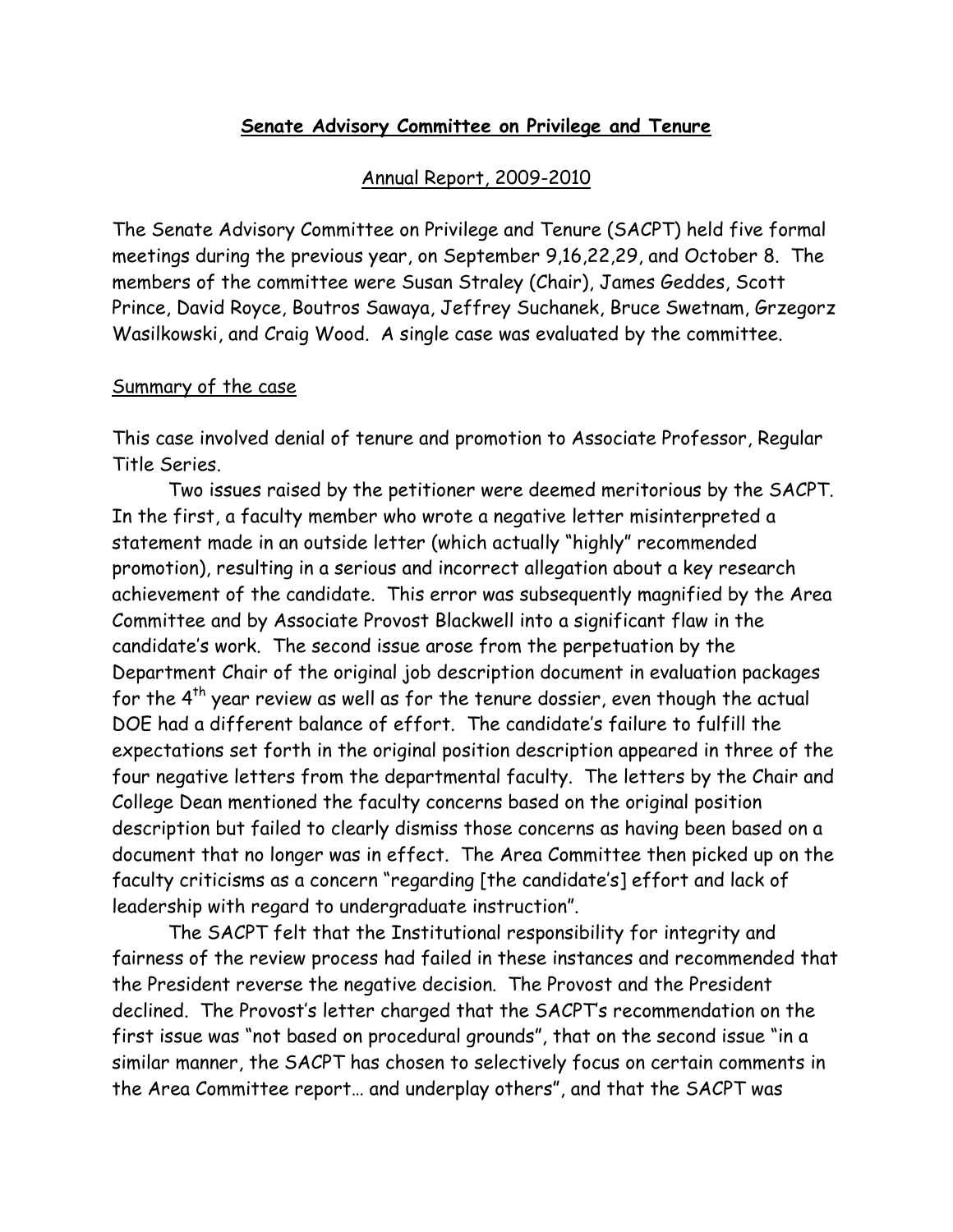"asking [the President] to substitute its own judgment and opinions as to the merits of the case… and attributing reasons for the Area Committee's unanimous negative decision that are not supported by the dossier".

Then, according a subsequent letter from the candidate to President Todd, "I then met with the Provost and provided evidence that the area committee letter contained factual errors (due to errors made by the minority of faculty letters)." Several days later, the Provost offered to allow the dossier to be resubmitted for review starting at the Chair level (i.e., as a reactivation of the  $6^{th}$  year review). This proposal was accepted by the candidate and the college Dean. The process could be completed prior to the termination of the candidate's contract on June 30, 2011.

However, the candidate had been negotiating an industrial career option in the event things didn't work out here, but the appeals process had taken so long that a deadline was approaching to give a decision to the company. So the candidate requested (through the college Dean) a 12-week leave of absence without pay (which would fall within the contract period) to allow a future income to be secured during the time required for the re-review. The Provost declined this request, after which the candidate appealed to the President, who did not reply. At the deadline, the candidate resigned from the University of Kentucky.

## Recommendations

1. The SACPT is concerned by the lack of timeliness in handling this case, particularly on the parts of the Provost and President. The petition to SACPT was received by the Chair of SACPT on August 10, 2009. It was not possible to assemble a quorum to receive the official charge for the Committee and begin review of the case until September 9, 2009. Our advisory letter to the President and copy to the Provost were hand-delivered to the offices of the President and the Provost on October 8, 2009. The Provost provided his recommendation to the President in a letter dated November 5. The President provided his decision to the SACPT and forwarded a copy of the Provost's recommendation in a letter dated November 30 but received on December 14, 2009. The final discussions about the request for a 12-week leave took place during the first two weeks of January, 2010. The month-long delays between actions need to be eliminated. Given that the Provost and President would already be familiar with the dossier, they should be able to render their responses to SACPT within 2 weeks at the most. All official letters (including the initial notification letter to the candidate after the relevant Board of Trustees meeting) should be hand-delivered.